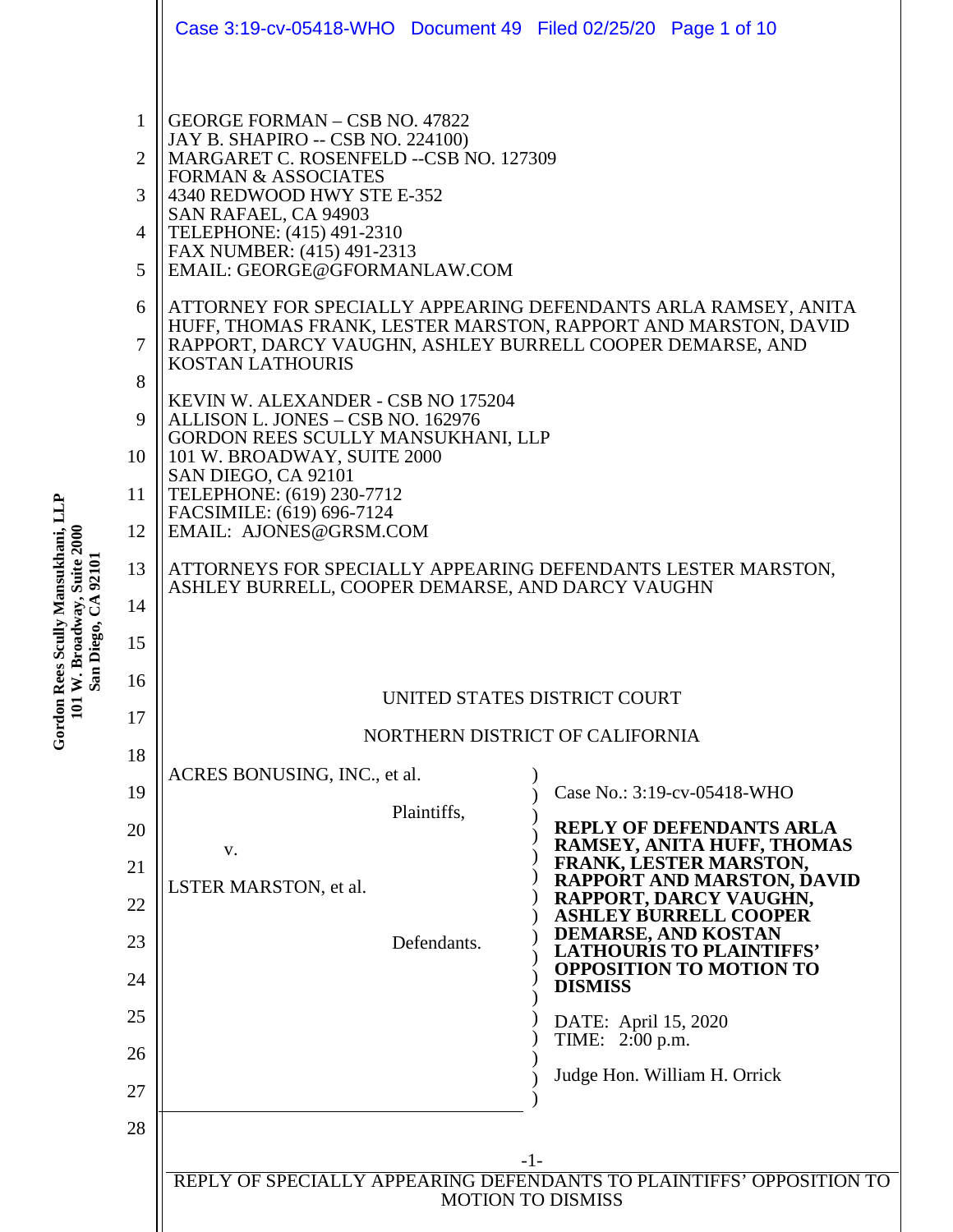1 2 3 4 5 Specially-appearing Defendants ARLA RAMSEY, ANITA HUFF, THOMAS FRANK, LESTER MARSTON, RAPPORT AND MARSTON, DAVID RAPPORT, DARCY VAUGHN, ASHLEY BURRELL COOPER DEMARSE, AND KOSTAN LATHOURIS (hereinafter collectively "the Blue Lake Defendants") respectfully submit this Reply to Plaintiffs' Opposition to their Motion to Dismiss (ECF 32).

# **I. INTRODUCTION**

7 8 9 10 11 12 13 Plaintiffs are disgruntled litigants who cannot sue the real object of their ire, the Blue Lake Rancheria, in state or federal court because of sovereign immunity. They have therefore brought this action against various Tribal officials and employees purportedly in their "individual" capacities, thereby seeking to avoid the bar of immunity. The Opposition to the Blue Lake Defendants' motion to dismiss makes their hostility to sovereign immunity clear. However, such immunity remains the law and the Blue Lake Defendants are entitled to its protection, as well as the protections of judicial and prosecutorial immunity.

# **II. SOVEREIGN IMMUNITY PROTECTS THE BLUE LAKE DEFENDANTS IN THIS ACTION:**

16 17 18 19 20 21 22 23 24 25 26 Plaintiffs make the disingenuous argument that their claim is not barred by immunity because they are seeking to recover only against the individual defendants and no the Blue Lake Rancheria. This ignores practical reality. There is no viable claim that the Blue Lake Defendants exceeded either the Rancheria's their authority as elected tribal officials, Tribal court judges and/or staff, senior executives, or attorneys, or violated any Tribal Court Rules or Tribal law in the execution of their duties. Further, had they done so it would be for the Blue Lake Rancheria to take action. Plaintiffs are seeking to impose on the Blue Lake Rancheria and its employees their beliefs about how the Tribe's courts and government should be organized and run. Regardless of whose bank accounts are threatened, allowing this litigation to proceed will necessarily impact the ways in which Tribal employees and officials carry out their duties and their willingness to do them at all.

27 28 Further, it is clear that sovereign immunity does apply. Plaintiffs distort the holding of *Lewis v. Clarke*, 137 S.Ct. 1285 (2017) in arguing that as long as a suit names a tribal official or

-2- REPLY OF SPECIALLY APPEARING DEFENDANTS TO PLAINTIFFS' OPPOSITION TO MOTION TO DISMISS

14

15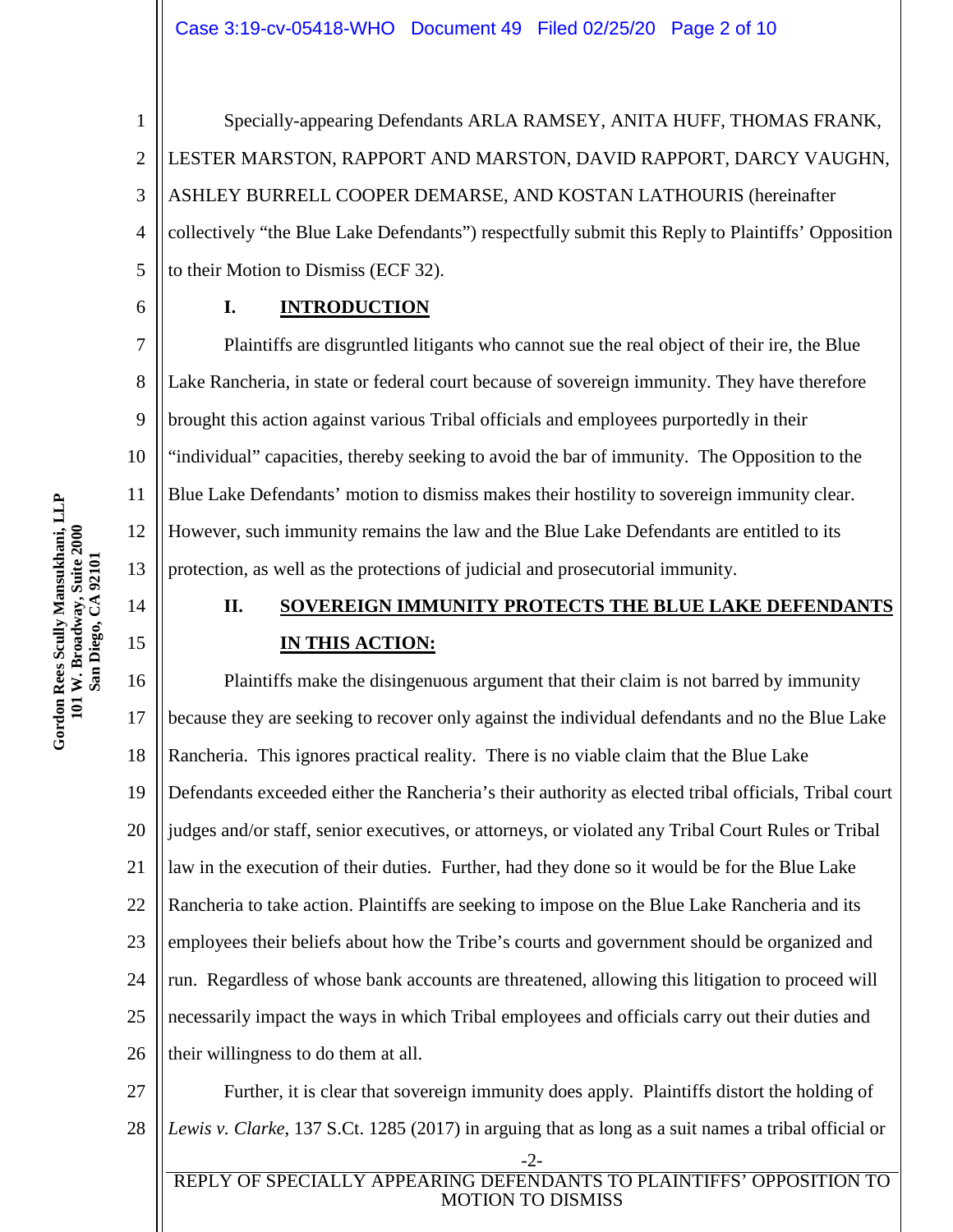## Case 3:19-cv-05418-WHO Document 49 Filed 02/25/20 Page 3 of 10

1 2 3 employee as an individual and does not seek money damages against the Tribe itself, tribal immunity does not bar the suit. In fact, the California Court of Appeal rejected this simplistic reading of *Lewis* in *Brown v. Garcia* (2017) 17 Cal.App.5th 1198.

4 6 8 9 *Lewis v. Clarke* held that an employee of a tribally owned Casino sued for damages in his individual capacity was not cloaked with tribal sovereign immunity for injuries he caused while driving a car on non-tribal roads in the course and scope of his employment. *Lewis,* 137 S.Ct. at 1291-92. The crux of the Court's holding in *Lewis v. Clarke* is that a tribal official, like a State or federal government official, is not cloaked with the sovereign's unwaived immunity unless the tribe itself is the real party in interest. *Lewis,* 137 S.Ct. at 1291.

10 11 12 13 14 15 16 17 18 19 20 21 *Brown v. Garcia* makes clear that *Lewis* cannot be interpreted as Plaintiffs would like. In *Brown*, the defendants were tribal officials sued for defamation for comments made in the course and scope of their positions as tribal council members. In rejecting the plaintiff's claim, the California Court of Appeal held that although the complaint sought relief only from individual defendants, the action was subject to tribal sovereign immunity because it sought to hold the defendants liable for their legislative functions as tribal officials and was thus in reality an official capacity suit. It went on to note that cases such as *Lewis v. Clark*, that followed the "remedy-focused" rule, involved "garden variety torts with no relationship to tribal governance and administration. In those circumstances, sovereign immunity does not shield individually named tribal officers or employees from state tort liability." However, "the general rule is not dispositive if the lawsuit will encroach upon the tribe's sovereignty." (*Brown v. Garcia,* supra at 1206.)

22 23 24 25 26 27 28 -3- REPLY OF SPECIALLY APPEARING DEFENDANTS TO PLAINTIFFS' OPPOSITION TO *Brown v. Garcia* involved a tribe's right to define its own membership, which the court noted was "central to its existence as an independent political community." This case involves a tribe's right to set up and operate its own courts under its own rules and laws. Federal policy supports tribal self-government, including the right for tribes to operate their own courts. *Iowa Mut. Ins. Co. v. LaPlante*, 480 U.S. 9, 16 (1987). "[T]ribal courts are important mechanisms for protecting significant tribal interests." *United States v. Wheeler*, 435 U.S. 313, 332 (1987). The claims against Judge Marston and his courtroom staff are therefore veiled attempts to obtain a

MOTION TO DISMISS

5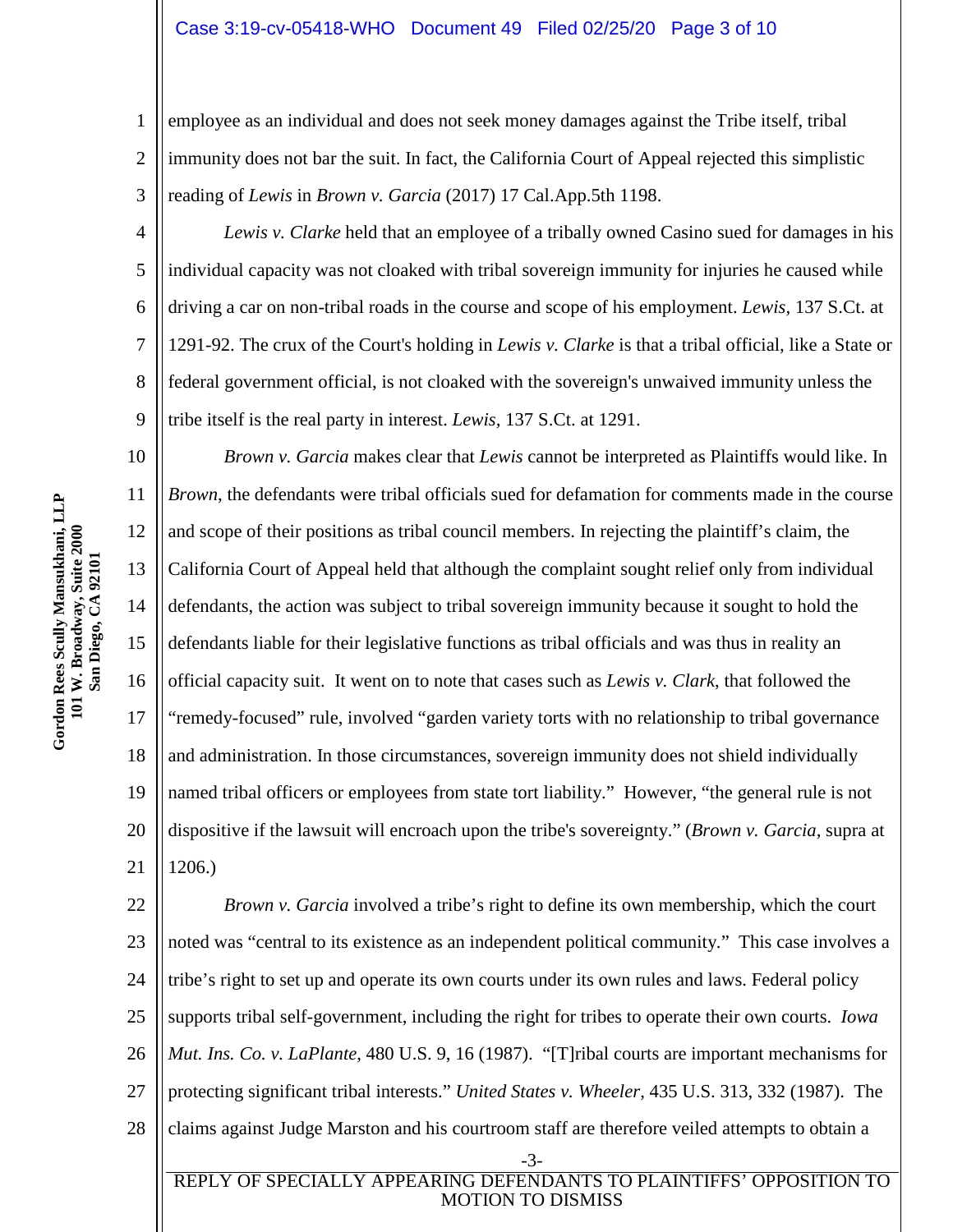## Case 3:19-cv-05418-WHO Document 49 Filed 02/25/20 Page 4 of 10

1 2 ruling from this Court regarding how the Blue Lake Rancheria's courts should be run and therefore clearly violates Blue Lake Rancheria's rights as a sovereign.

3 4 5 6 7 8 9 10 11 12 13 14 15 16 17 18 19 20 21 With respect to Defendants Ramsey and Frank, they too are tribal officials whose only alleged wrongdoing was performing their job duties. There is no claim that they acted for personal profit in bringing or continuing *Blue Lake v. Acres*, as was the case in, e.g.*, Williams & Cochrane v. Quechan Tribe* (S.D. Calif.), 2018 WL 2734946, and *J.W. Gaming Dev. v. James*  (N.D. Calif 2018) No. 3:18-cv-02669. Rather, any actions they may have taken regarding either initiating or continuing that lawsuit could only have been taken in their official tribal capacities on the Tribe's behalf in the course of the Tribe's internal deliberative processes, and had they been replaced by other tribal officers or employees, there is no reason to assume or believe that the suit would have been withdrawn. To hold them individually liable for the Tribe's decision to initiate and prosecute Blue Lake v. Acres would be equivalent to holding the head or staff of a state agency personally liable in money damages for participating in the agency's decisionmaking process that resulted in filing and prosecuting an unsuccessful lawsuit for breach of contract and fraudulent inducement. Although a money judgment might be enforceable only against the official, exposure to such liability would have a chilling effect on the official's ability to exercise his/her discretion and authority on the government's behalf, and under *Lewis v. Clarke*, the government, whether it be the Tribe's or the State's, would be the real party in interest to the litigation. Given that Ramsey and Frank are being sued for acts that could only have been committed in their official tribal capacities on the Tribe's behalf, they are cloaked with the Tribe's sovereign immunity under *Lewis v. Clark* and *Brown v. Garcia*.

22 23 24 25 26 27 28 Marston's only interactions with Acres in connection with Blue Lake v. Acres occurred in court, or through Marston's issuance of written orders, including his order recusing himself from further participation as the judge and appointing Judge Lambden in his stead. That Marston may have brought a lawsuit against the Department of Motor Vehicles to require that agency to recognize his Court's orders, or provided declarations and documents in his defense in Acres' two federal lawsuits against the Tribe and his Court, did not make him a participant or an advocate in *Blue Lake v. Acres.* 

## -4- REPLY OF SPECIALLY APPEARING DEFENDANTS TO PLAINTIFFS' OPPOSITION TO MOTION TO DISMISS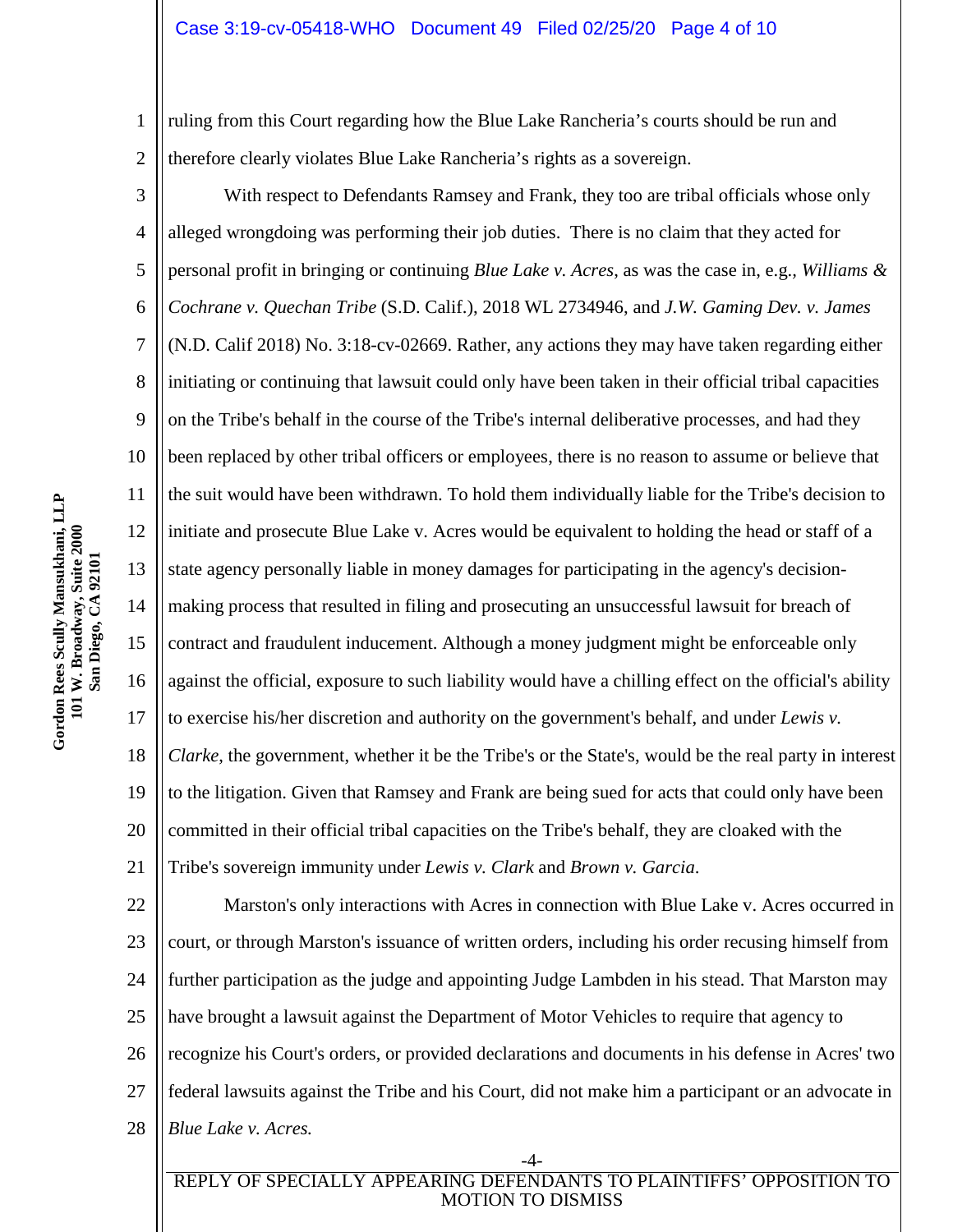#### Case 3:19-cv-05418-WHO Document 49 Filed 02/25/20 Page 5 of 10

1 2 3 4 5 6 Defendant Rapport had no role whatsoever in initiating or continuing the *Blue Lake v. Acres* Tribal Court litigation. As the Tribe's attorney, Rapport assisted in the successful defense against Acres' federal court lawsuits against the Tribe, the Tribal Court, and Judge Marston. The Tribe, not Rapport, was the real party in interest in all of those lawsuits, and as the Tribe's contracted general counsel, Rapport was properly acting in his official capacity on the Tribe's behalf, and thus is cloaked with the Tribe's sovereign immunity under Lewis v. Clarke.

7 8 9 10 11 12 13 14 15 16 17 18 19 20 21 22 23 24 25 26 27 28 -5- Plaintiffs seek to delegitimize and distinguish various cases cited by the Blue Lake Defendants. However, those arguments are flawed. For example, he takes issue with the citation to *Davis v. Littell,* 398 F.2d 83, 83(9th Cir. 1968) because the case does not mention "sovereign immunity." However, the issue in that case was framed by the court as "whether appellee, by virtue of his position as general counsel for the Navajo Tribe, was entitled to assert absolute privilege as to defamatory statements made by him within the scope of his official duties." *Id.* at 83. In upholding the District Court decision that the general counsel was immune, the District Court noted that the Navajo Tribe was a sovereign and thus enjoyed sovereign immunity from suit. *Id.* at 84. The question was whether that immunity extended to its officials. In answering that question in the affirmative, the  $9<sup>th</sup>$  Circuit noted that, "The need for absolute privilege is in the elimination of the 'constant dread of retaliation' or injury committed in the course of duty and the allowance of "unflinching discharge of [official] duties" free from the threat of suit and charge of malice." *Id.* Further, the Court rejected the argument that this particular defendants had not behaved with an "unselfish dedication to the public interest which should qualify them for immunity from suit as public officers", noting that the "rule of privilege is not founded on the need of the individual officer, but on the public need for the performance of public duties untroubled by the fear that some jury might find performance to have been maliciously inspired." Plaintiffs next argue that both *Hardin v. White Mountain Apache Tribe*, 779 F.2d 476, 478 (9th Cir. 1985) and *Imperial Granite Co. v. Pala Band of Mission Indians*, 940 F.2d 1269, 1270 (9th Cir. 1991) should be deemed to be overturned in light of the decision in *Lewis v. Clarke*. However, *Lewis v. Clarke* did not itself overturn those decisions and both continue to be cited by federal courts post-*Lewis* (see e.g. *Tavares v. Whitehouse,* 851 F.3d 863, 876 (9th Cir.

REPLY OF SPECIALLY APPEARING DEFENDANTS TO PLAINTIFFS' OPPOSITION TO MOTION TO DISMISS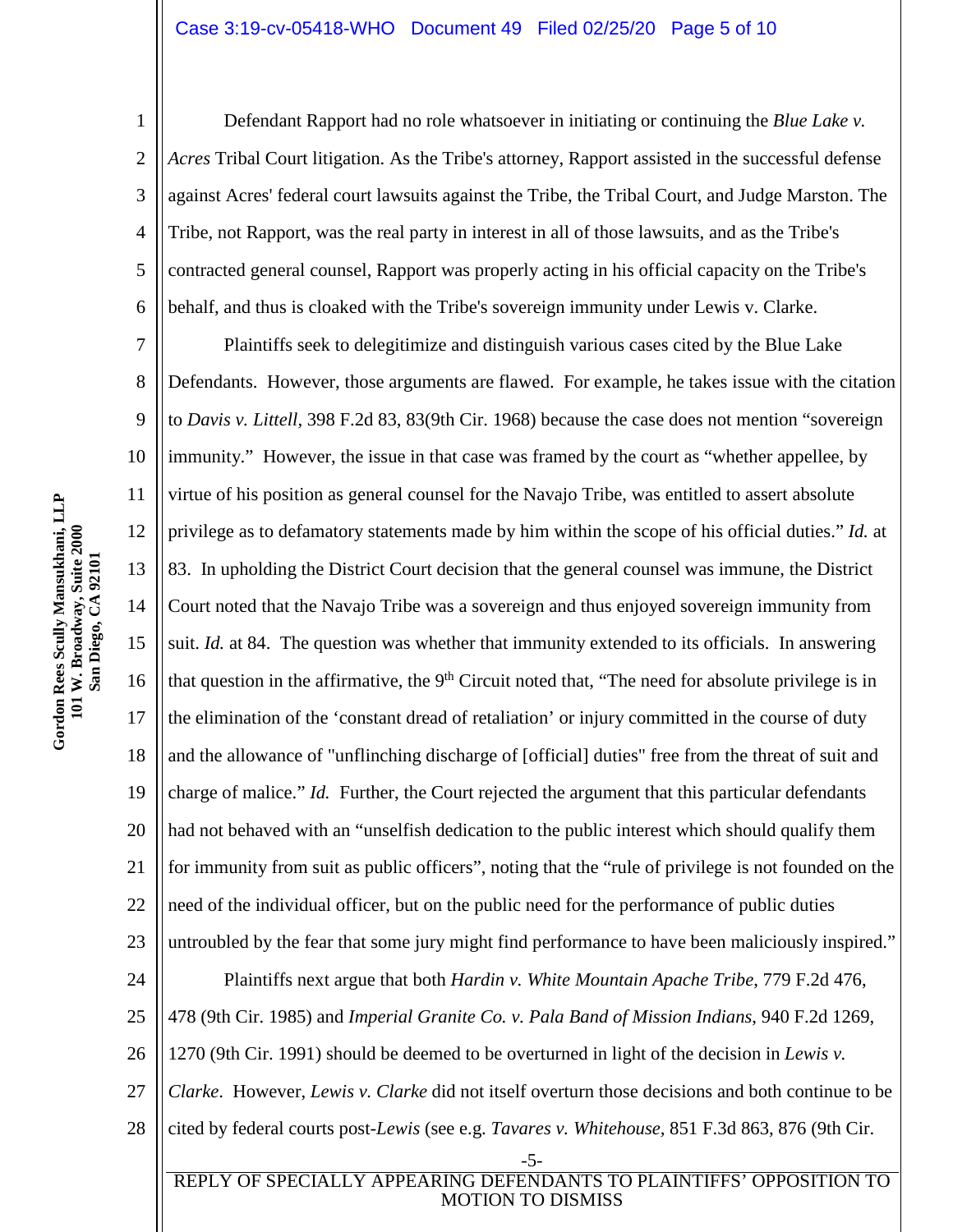1 2 3 4 5 6 2017); *LaForge v. Gets Down*, No. CV-17-48-BLG-BMM-TJC, 2018 U.S. Dist. LEXIS 21877, at \*4 (D. Mont. Feb. 8, 2018) [holding that "Indian tribes, tribal entities, and persons acting on the Tribe's behalf in an official capacity enjoy sovereign immunity against suit unless Congress expressly authorizes the suit or the tribe has waived sovereign immunity" and citing *Hardin*  among others]; *Coeur D'Alene Tribe v. Hawks*, 933 F.3d 1052, 1056 (9th Cir. 2019); *Mitchell v. Tulalip Tribes of Wash.,* 740 F. App'x 600, 601 (9th Cir. 2018).)

7 8 9 10 12 13 14 15 Plaintiffs' contentions to the contrary notwithstanding, tribal sovereign immunity remains a valid and viable defense, one that protects the sovereignty of Indian tribes and allows them the self-governance that is Congressional policy. Further, suits that seek to impose liability on tribal operatives for their official acts are barred as an impermissible infringement on that right of selfgovernance. While *Lewis v. Clarke* held that an low-level individual Tribal casino employee can be held liable for negligently causing a motor vehicle accident (just as a state or federal employee could be liable) it did not therefore disapprove the entire jurisprudence of sovereign immunity or allow third-parties such as Plaintiffs herein to force Tribal government officials to conform their actions to a third-parties' notions of what is legal or appropriate.

## **III. JUDICIAL IMMUNITY APPLIES**

17 18 19 20 21 22 23 24 25 26 27 28 -6- REPLY OF SPECIALLY APPEARING DEFENDANTS TO PLAINTIFFS' OPPOSITION TO Preliminarily, Plaintiffs appear to argue that this Court's jurisdiction is not properly raised in a motion to dismiss under Rule  $12(b)(1)$  or  $12(b)(2)$ . However, such motions are an accepted way of raising immunity defenses. (See e.g. *Cook v. AVI Casino Enters*., 548 F.3d 718, 722 (9th Cir. 2008).) Further, it is only when the complaint is challenged for lack of subject matter jurisdiction through a Rule 12(b)(1) motion which mounts a factual attack on jurisdiction, "no presumptive truthfulness attaches to plaintiff's allegations, and the existence of disputed material facts will not preclude the trial court from evaluating for itself the merits of jurisdictional claims. Moreover, the plaintiff will have the burden of proof that jurisdiction does in fact exist. [Citation] In resolving a Rule 12(b)(1) factual attack on jurisdiction, the district court may review evidence beyond the complaint without converting the motion to dismiss into a motion for summary judgment." *Pels v. Keurig Dr. Pepper, Inc.*, No. 19-cv-03052-SI, 2019 U.S. Dist. LEXIS 194909, at \*3-4 (N.D. Cal. Nov. 7, 2019), citing *In re Digimarc Corp. Derivative* 

MOTION TO DISMISS

11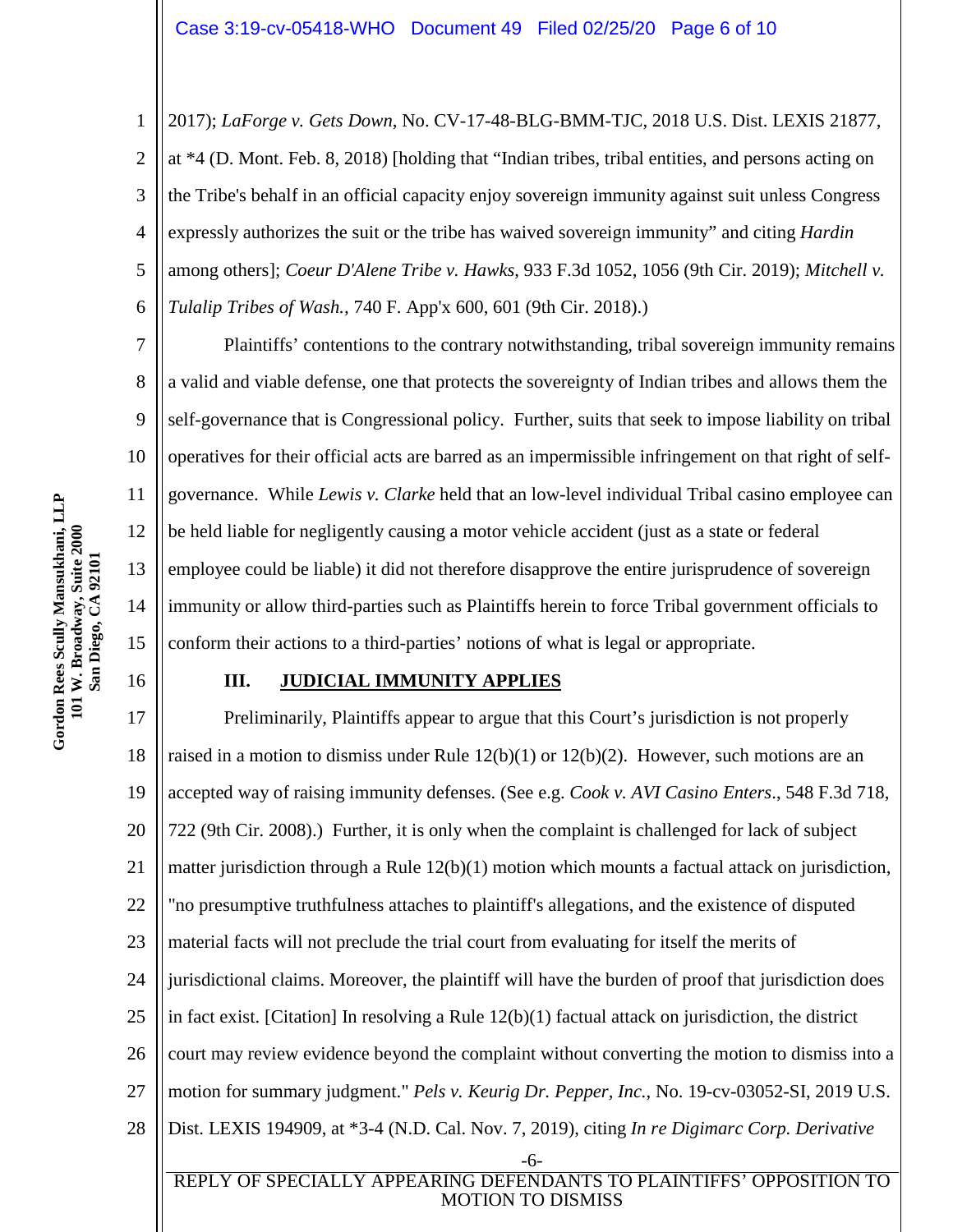1 2 3 *Litigation,* 549 F.3d 1223, 1236 (9th Cir. 2008) (citation and internal brackets omitted). It is notable that Plaintiffs' opposition cites no evidence other than the verified Complaint – many of the allegations of which are purely speculative and lack any evidentiary support.

4 Plaintiffs' next argument is that judicial immunity does not apply because the conduct of which they complain is not "judicial" in nature. However, this misses the essential point that all of Judge Marston's conduct (and that of his staff) with regard to these specific Plaintiffs was judicial. Instead, Plaintiffs are citing conduct that does not involve Plaintiffs at all.

8 9 10 12 13 14 Plaintiffs next attempt to arbitrarily deconstruct these defendants' respective judicial functions into "administrative" or "executive" acts. While in the appropriate contexts such distinctions may exist, in the context of this case they are irrelevant to the causes of action Plaintiffs asserts against these Defendants, all of which involve interactions between Acres and Judge Marston in open court, and between Acres and Clerk Huff in the course of her receipt of court filings, on one occasion issuing a summons, providing Acres with copies of court rules, and transmitting court orders.

15 16 17 18 19 20 In an attempt to avoid this problem, Plaintiffs prove a lengthy list of alleged activities by Judge Marston that they claim are not judicial functions. These include various administrative duties, such as processing invoices and contracting with law clerks. Preliminarily, this argument would essentially void the entire doctrine of judicial immunity. Sitting on the bench and issuing orders is only a part of what is needed for the administration of justice. Courthouse bills must be paid. Court staff must be interviewed and hired. Cases must be assigned to judges,

21 22 23 24 25 commissioners and research attorneys. Judges speak with their legislatures. If a judge engages in illegal employment practices, he or she might be civilly liable to the individuals harmed. If a judge abuses his/her office by engaging in criminal activities, the judge can be prosecuted criminally. However, neither the case law cited nor common sense dictates that judges then lose immunity with respect to every litigant who has ever appeared before them. It would be even

26 27 more disruptive to suggest that the mere act of engaging in non-judicial functions vacates immunity.

- 28
	-

 $1/1$ 

REPLY OF SPECIALLY APPEARING DEFENDANTS TO PLAINTIFFS' OPPOSITION TO MOTION TO DISMISS

-7-

5

6

7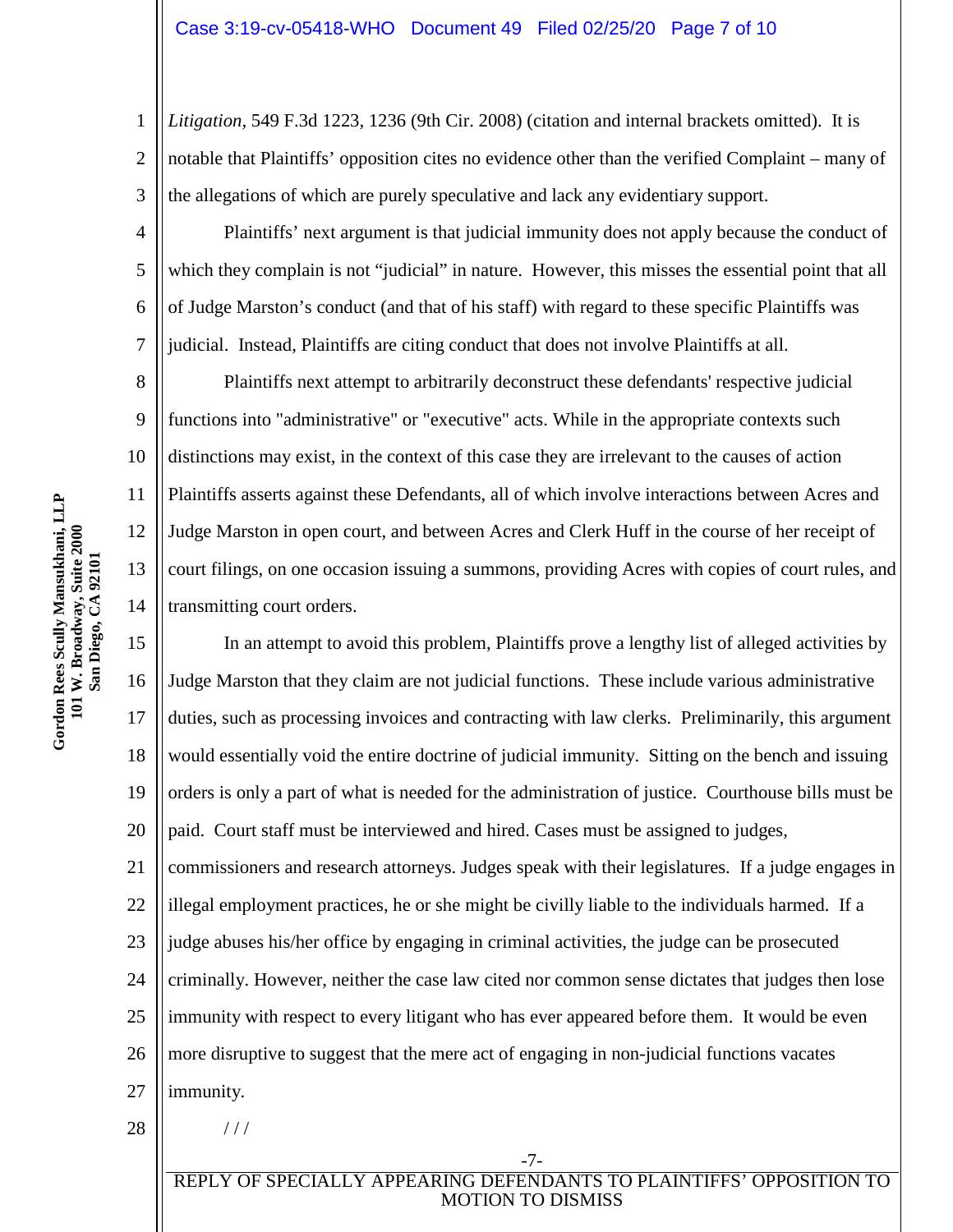20

1 2 3 4 5 6 7 *Forrester v. White* (1988) 484 U.S. 219, on which Plaintiffs rely heavily, is of no help to them. That case involved a court staff member's claim of discharge by a state court judge in violation of 42 U.S.C. § 1983. The Supreme Court held that judicial immunity against such a claim is not absolute, distinguishing a court's internal personnel decisions from judicial proceedings (the Court did not reach the question whether there might be qualified immunity). However, nothing in that decision could be read to allow a litigant before that same judge to use those allegations to bring his own claim for damages arising in a completely unrelated case.

8 9 10 11 12 13 14 15 16 Plaintiffs' citation to *Dennis v. Sparks*, 449 U.S. 24, 25, 101 S. Ct. 183, 185 (1980) is even less appropriate because that case held that a judge could NOT be sued for allegedly conspiring with third parties. Instead, it held that an action against the private parties accused of conspiring with the judge is not subject to dismissal. *Dennis v. Sparks*, 449 U.S. 24, 25, 101 S. Ct. 183, 185 (1980). However with respect to the judge: "The courts below concluded that the judicial immunity doctrine required dismissal of the § 1983 action against the judge who issued the challenged injunction, and as the case comes to us, the judge has been properly dismissed from the suit on immunity grounds." (*Id.* at 27.) Also, the private defendants in that action had no basis upon which to claim that they were cloaked with a sovereign's immunity.

17 18 19 In short, this Court can properly consider evidence beyond the verified Complaint. Further, because Plaintiffs have failed to demonstrate the existence of any exceptions to these defendants' judicial immunity, the causes of action alleged against them must be dismissed.

# **IV. PROSECUTORIAL IMMUNITY APPLIES**

21 22 23 24 The defense of prosecutorial immunity was made on behalf of Blue Lake Defendants Rapport and DeMarse. Plaintiffs' only argument in response is that Mr. Rapport's declaration denied any prosecutorial involvement by himself or Mr. DeMarse. However, this is not accurate and does not address the arguments in the underlying motion.

25 26 27 28 -8- Mr. Rapport's declaration outlined his efforts and those of Mr. DeMarse in the successful defense of the Blue Lake Rancheria against Mr. Acres' two previous district court lawsuits (See ECF, 3206, pg. 304.) As the motion noted, prosecutorial immunity is not limited to criminal actions and is available in a civil context. Plaintiff has failed to cite any authority to the contrary,

REPLY OF SPECIALLY APPEARING DEFENDANTS TO PLAINTIFFS' OPPOSITION TO MOTION TO DISMISS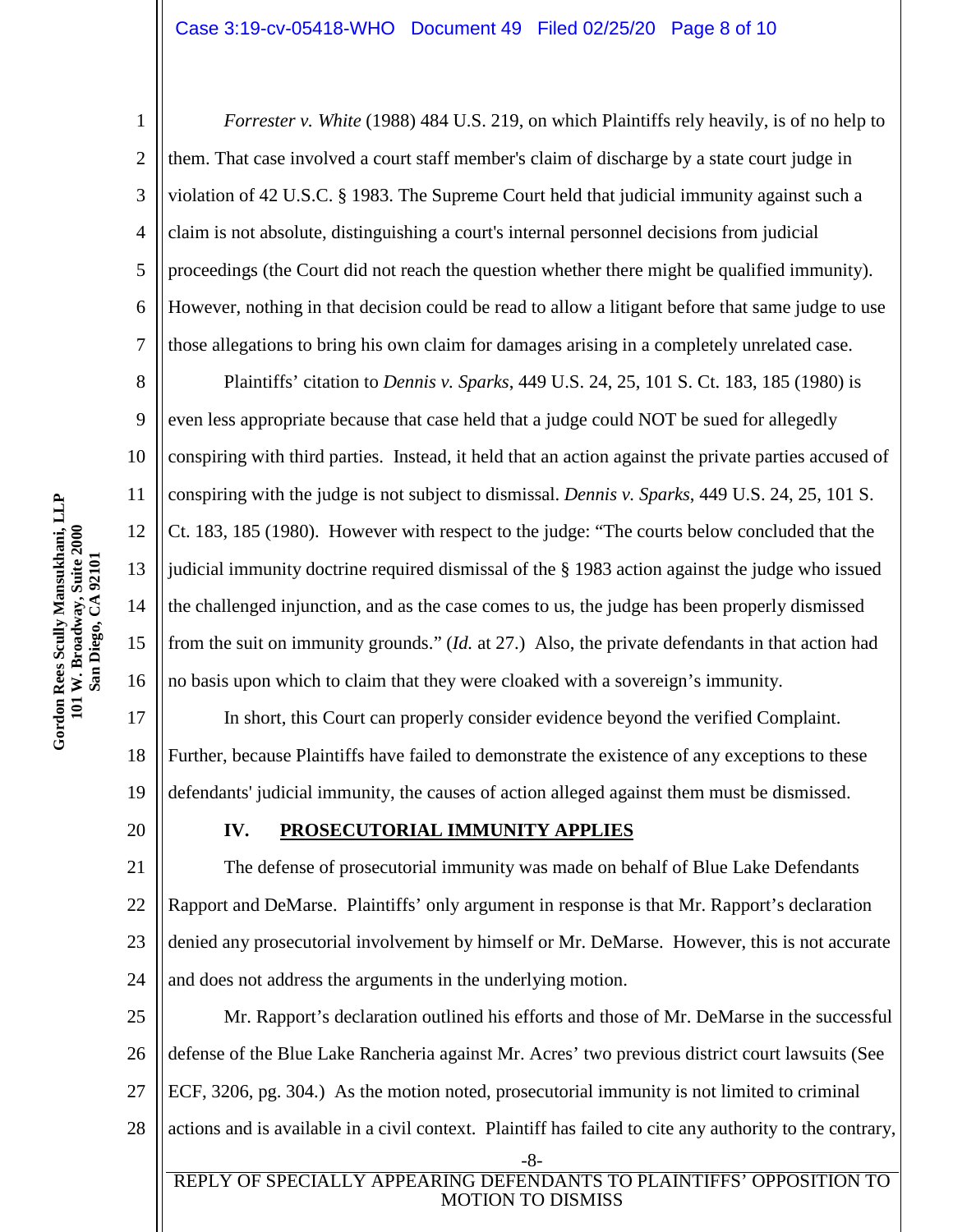1 2 3 instead simply arguing that the underlying litigation as not criminal or administrative in nature. As such, Plaintiffs have failed to substantively oppose the Motion to Dismiss as to these individuals and it should be granted.

4

11

12

13

14

15

16

# **V. FRANK IS IMMUNE**

5 6 7 8 9 10 Plaintiffs argue that they not suing Mr. Frank for the actions outlined in paragraphs 14, 42, and 122 of the Complaint, but rather are suing Mr. Frank for his part in causing Blue Lake Rancheria to bring action against them and for "aiding and abetting Judge Marston in breaching his fiduciary duties", as well as for his part in "operating Blue Lake Tribal Court in a scheme to obtain money via means of false pretenses." In short it appears that they are conceding that the conduct alleged in the paragraphs cited in the motion would be privileged.

In order to avoid testimonial immunity, Plaintiffs have argued that they are suing Mr. Frank for his part in prosecuting Blue Lake Rancheria's civil action against him (a role that he denied in unrebutted evidence; see ECF 32-2, pg. 2, lines 23-27) and for his alleged role in the operations of the Blue Lake Rancheria's Tribal Court. However, these allegations bring them back squarely within the ambit of tribal sovereign immunity as argued above.

## **VI. CONCLUSION**

17 18 19 20 21 22 The Blue Lake Defendants have submitted competent evidence in support of their motions to dismiss for lack of jurisdiction. Rather than introduce his own evidence, Plaintiffs simply argue that the Court should rely entirely on the Verified Complaint – a document that includes numerous statements made without any apparent factual basis of personal knowledge. This is contrary to well established law which allows a factual attack on jurisdiction; which requires a factual attack.

23 24 25 26 Plaintiffs are disgruntled litigants who cannot sue their real target: the Blue Lake Rancheria. Instead, they are using this motion to attack the entire idea that an Indian tribe is entitled to operate its government and its courts as it sees fit. None of the allegations of purported misconduct<sup>[1](#page-8-0)</sup> give rise to a cause of action by these specific Plaintiffs.

27

28 <sup>1</sup> Which are denied.

> <span id="page-8-0"></span>REPLY OF SPECIALLY APPEARING DEFENDANTS TO PLAINTIFFS' OPPOSITION TO MOTION TO DISMISS

-9-